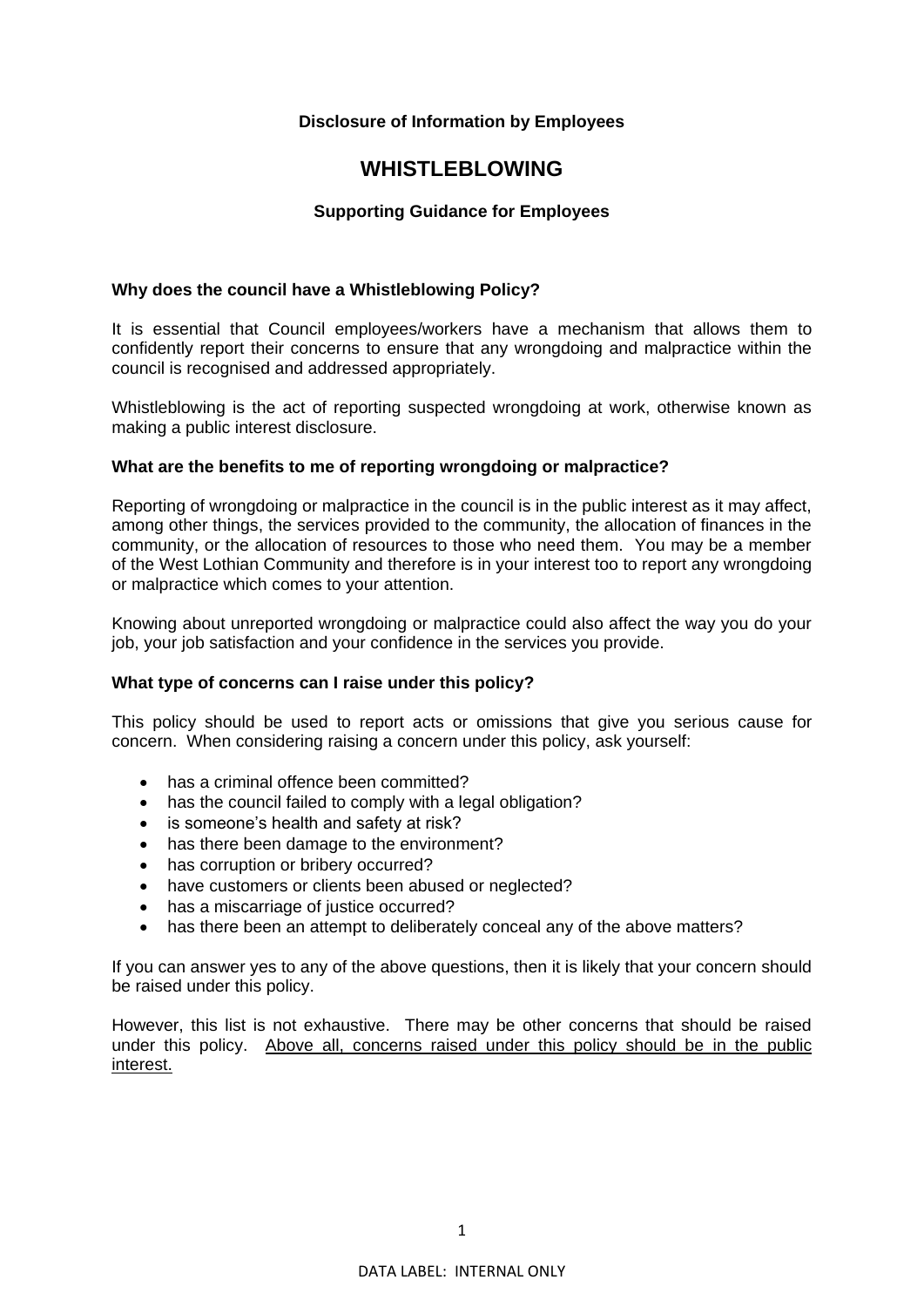# **What type of concerns should not be raised under this policy?**

A whistleblowing concern is about a risk, malpractice or wrongdoing that affects others. Complaints relating to your employment should not be raised under this policy, but are best addressed using the Council's Grievance Procedure or Procedure for Dealing with Complaints of Bullying & Harassment.

## **What should I do if I suspect wrongdoing or malpractice within the council?**

You must NOT attempt to investigate the matter yourself. You should make a note of the key details such as:

- what caused your suspicion;
- when things happened; and
- who was involved.

Then raise the matter as soon as possible using the Whistleblowing Hotline on 01506 282002 or the dedicated Whistleblowing Inbox [WhistleBlowing@westlothian.gov.uk](mailto:WhistleBlowing@westlothian.gov.uk) or the online e-form which can be found here:

## <https://intranet.westlothian.gov.uk/article/11264/Whistleblowing>

Alternatively, you can raise the matter with your line manager, other senior manager or the Head of Corporate Services who acts as the council's Monitoring Officer.

## **What assurances do I have that my employment will not be affected if I raise a concern under this policy?**

The council are required by law to take appropriate action to ensure that you are protected from any form of victimisation, bullying or harassment as a result of making a public interest disclosure.

Victimisation, bullying or harassment of anyone making a public interest disclosure will be regarded as a serious disciplinary offence. It will also be regarded as a serious disciplinary offence to attempt to deter someone from making a disclosure.

## **Can I raise a concern anonymously?**

If a disclosure is made anonymously, it could make it difficult for the council to deal with the disclosure effectively. You are therefore strongly encouraged to make yourself known when making a disclosure under this policy.

Whether a concern expressed anonymously will be investigated under this policy will be at the discretion of the council. In exercising this discretion, the factors to be taken into account will include:

- the seriousness of the issue raised;
- whether the allegation/concern is worthy of belief; and
- the likelihood of confirming the allegation from attributable sources.